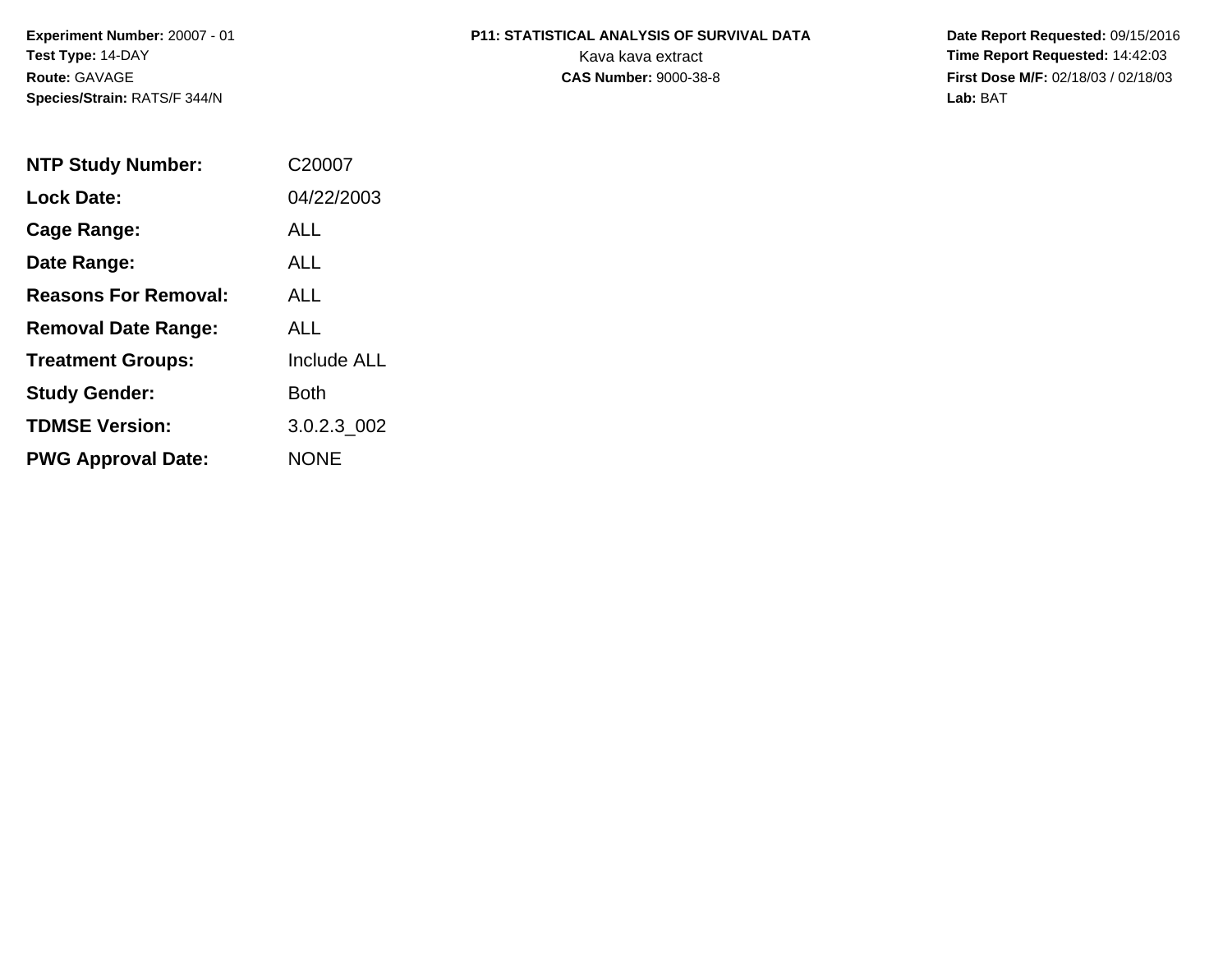**Date Report Requested:** 09/15/2016 Kava kava extract **Time Report Requested:** 14:42:03 **First Dose M/F:** 02/18/03 / 02/18/03<br>Lab: BAT **Lab:** BAT

### **MALE RATS**

FIRST TERMINAL SACRIFICE AT **17** DAYS

INDIVIDUAL SURVIVAL TIMES (DAYS)

| $DOSE = 0$ G/KG            |                     |                   |                   |
|----------------------------|---------------------|-------------------|-------------------|
| <b>TOTAL 5</b>             | UNCENSORED DEATHS 0 | CENSORED DEATHS 0 | <b>TERMINAL 5</b> |
| UNCENSORED DEATH DAYS      |                     |                   |                   |
| None                       |                     |                   |                   |
| <b>CENSORED DEATH DAYS</b> |                     |                   |                   |
| None                       |                     |                   |                   |
| $DOSE = 0.125$ G/KG        |                     |                   |                   |
| <b>TOTAL 5</b>             | UNCENSORED DEATHS 0 | CENSORED DEATHS 0 | <b>TERMINAL 5</b> |
| UNCENSORED DEATH DAYS      |                     |                   |                   |
| None                       |                     |                   |                   |
| <b>CENSORED DEATH DAYS</b> |                     |                   |                   |
| None                       |                     |                   |                   |
| $DOSE = 0.25$ G/KG         |                     |                   |                   |
| <b>TOTAL 5</b>             | UNCENSORED DEATHS 0 | CENSORED DEATHS 0 | <b>TERMINAL 5</b> |
| UNCENSORED DEATH DAYS      |                     |                   |                   |
| None                       |                     |                   |                   |
| <b>CENSORED DEATH DAYS</b> |                     |                   |                   |
| None                       |                     |                   |                   |
| $DOSE = 0.5$ G/KG          |                     |                   |                   |
| <b>TOTAL 5</b>             | UNCENSORED DEATHS 0 | CENSORED DEATHS 0 | <b>TERMINAL 5</b> |
| UNCENSORED DEATH DAYS      |                     |                   |                   |
| None                       |                     |                   |                   |
| <b>CENSORED DEATH DAYS</b> |                     |                   |                   |
| None                       |                     |                   |                   |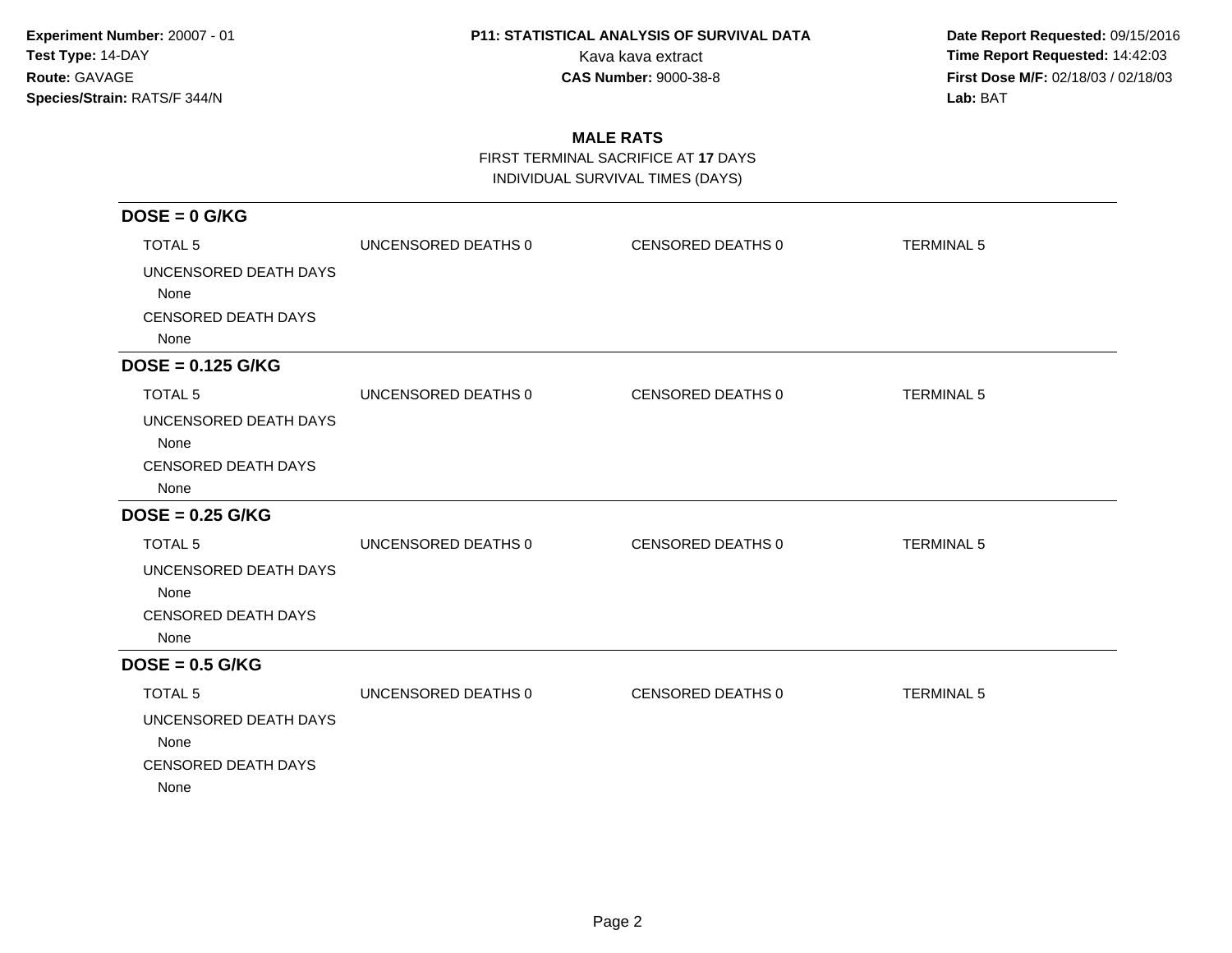**Date Report Requested:** 09/15/2016 Kava kava extract **Time Report Requested:** 14:42:03 **First Dose M/F:** 02/18/03 / 02/18/03<br>Lab: BAT **Lab:** BAT

### **MALE RATS**

 FIRST TERMINAL SACRIFICE AT **17** DAYSINDIVIDUAL SURVIVAL TIMES (DAYS)

| $DOSE = 1.0$ G/KG                  |                     |                   |                   |
|------------------------------------|---------------------|-------------------|-------------------|
| TOTAL <sub>5</sub>                 | UNCENSORED DEATHS 0 | CENSORED DEATHS 0 | <b>TERMINAL 5</b> |
| UNCENSORED DEATH DAYS<br>None      |                     |                   |                   |
| <b>CENSORED DEATH DAYS</b>         |                     |                   |                   |
| None                               |                     |                   |                   |
| $DOSE = 2.0$ G/KG                  |                     |                   |                   |
| TOTAL 5                            | UNCENSORED DEATHS 0 | CENSORED DEATHS 0 | <b>TERMINAL 5</b> |
| UNCENSORED DEATH DAYS              |                     |                   |                   |
|                                    |                     |                   |                   |
| None                               |                     |                   |                   |
| <b>CENSORED DEATH DAYS</b><br>None |                     |                   |                   |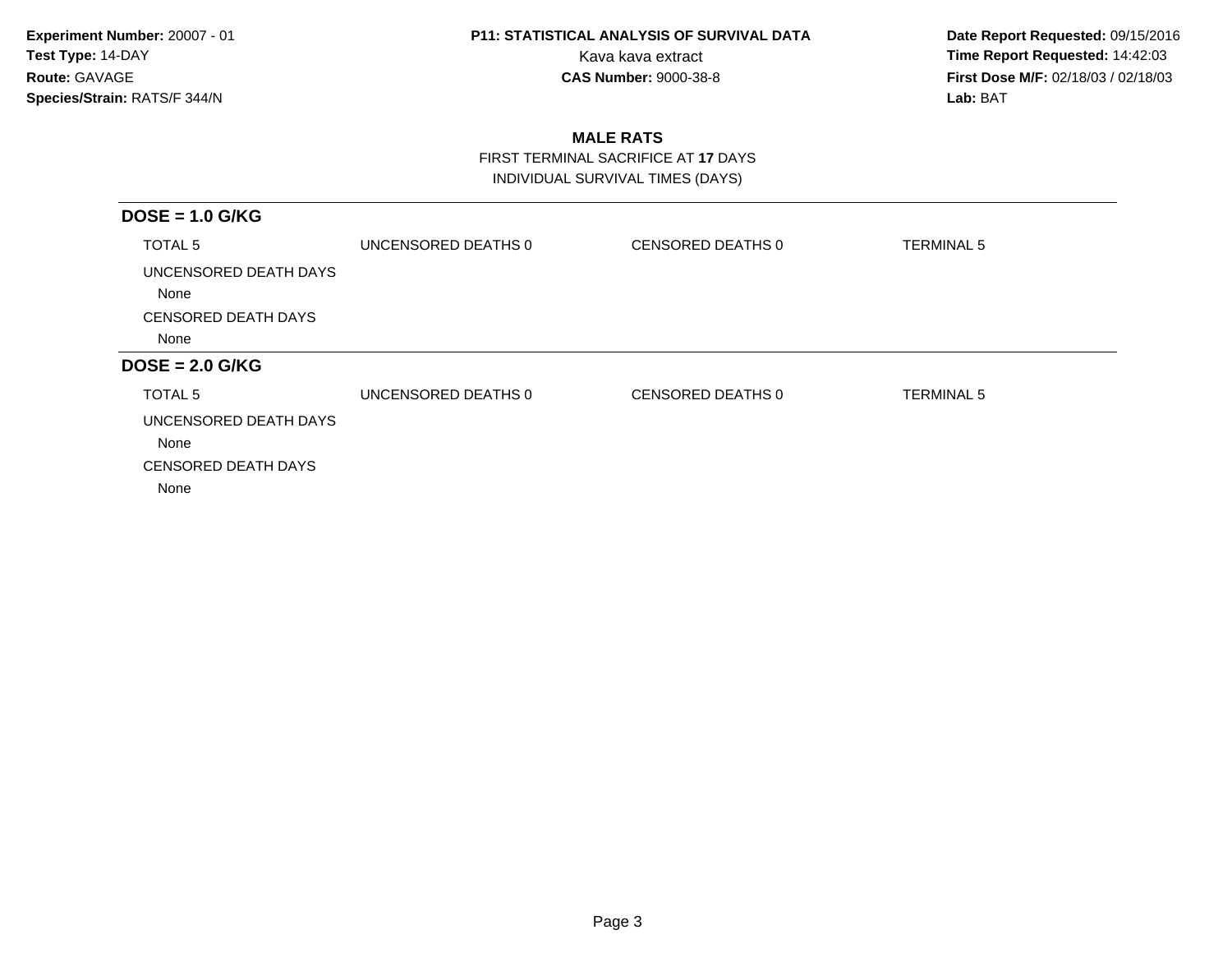### **P11: STATISTICAL ANALYSIS OF SURVIVAL DATA**

 **Date Report Requested:** 09/15/2016 Kava kava extract **Time Report Requested:** 14:42:03<br>**CAS Number:** 9000-38-8 **Time Report Requested:** 14:42:03 **First Dose M/F:** 02/18/03 / 02/18/03<br>**Lab:** BAT **Lab:** BAT

### **MALE RATS**

FIRST TERMINAL SACRIFICE AT **17** DAYS

|                 |                |       |       | <b>KAPLAN-MEIER SURVIVAL PROBABILITY ESTIMATES (%)</b> |             |       |       |       |       |       |  |
|-----------------|----------------|-------|-------|--------------------------------------------------------|-------------|-------|-------|-------|-------|-------|--|
| <b>DOSE</b>     |                |       |       |                                                        | TIME (DAYS) |       |       |       |       |       |  |
|                 | $\overline{2}$ | 4     | 6     | 8                                                      | 10          | 12    | 14    | 16    | 18    | 17(A) |  |
| 0 G/KG          | 100.0          | 100.0 | 100.0 | 100.0                                                  | 100.0       | 100.0 | 100.0 | 100.0 | 100.0 | 100.0 |  |
| 0.125 G/KG      | 100.0          | 100.0 | 100.0 | 100.0                                                  | 100.0       | 100.0 | 100.0 | 100.0 | 100.0 | 100.0 |  |
| 0.25 G/KG       | 100.0          | 100.0 | 100.0 | 100.0                                                  | 100.0       | 100.0 | 100.0 | 100.0 | 100.0 | 100.0 |  |
| 0.5 G/KG        | 100.0          | 100.0 | 100.0 | 100.0                                                  | 100.0       | 100.0 | 100.0 | 100.0 | 100.0 | 100.0 |  |
| <b>1.0 G/KG</b> | 100.0          | 100.0 | 100.0 | 100.0                                                  | 100.0       | 100.0 | 100.0 | 100.0 | 100.0 | 100.0 |  |
| <b>2.0 G/KG</b> | 100.0          | 100.0 | 100.0 | 100.0                                                  | 100.0       | 100.0 | 100.0 | 100.0 | 100.0 | 100.0 |  |

<sup>(</sup>A) FIRST TERMINAL SACRIFICE<br>(B) THE FIRST ENTRY IS THE TREND TEST (TARONE, 1975) RESULT. SUBSEQUENT ENTRIES ARE THE RESULTS OF PAIRWISE TESTS (COX, 1972). NEGATIVE TRENDS ARE INDICATED BY "N".<br>(C) MEAN OF ALL UNCENSORED D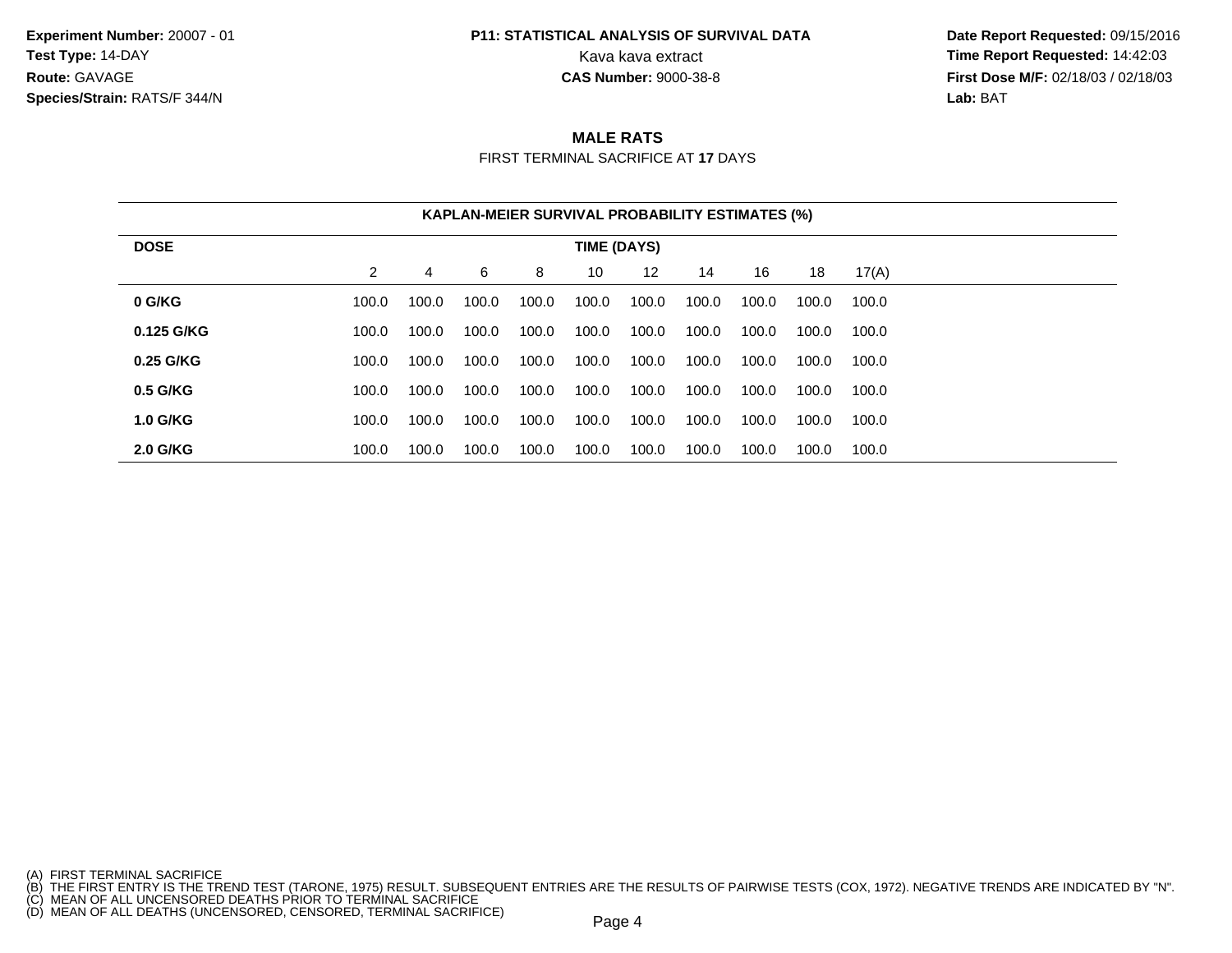#### **P11: STATISTICAL ANALYSIS OF SURVIVAL DATA**

 **Date Report Requested:** 09/15/2016 Kava kava extract **Time Report Requested:** 14:42:03<br>**CAS Number:** 9000-38-8 **Time Report Requested:** 14:42:03 **First Dose M/F:** 02/18/03 / 02/18/03<br>**Lab:** BAT **Lab:** BAT

#### **MALE RATS**

FIRST TERMINAL SACRIFICE AT **17** DAYS

#### **SURVIVAL SUMMARY STATISTICSDOSE**E O G/KG 0.125 G/KG 0.25 G/KG 0.5 G/KG **SURVIVAL AT END OF STUDY** 100.0%% 100.0% 100.0% 100.0% 100.0% 100.0% (KAPLAN-MEIER)**SIGNIFICANCE (B)** ----- ----- ----- ----- (LIFE TABLE)**MEAN DAY OF** . . . . **NATURAL DEATHS (C)** (.) (.) (.) (.) (STANDARD ERROR)**MEAN LIFE SPAN (D)** 17.00 17.0 17.0 17.0 17.0 (STANDARD ERROR) (0.0) $(0.0)$   $(0.0)$   $(0.0)$   $(0.0)$

| <b>DOSE</b>                                                         | $1.0$ G/KG    | 2.0 G/KG           |
|---------------------------------------------------------------------|---------------|--------------------|
| SURVIVAL AT END OF STUDY<br>(KAPLAN-MEIER)                          | 100.0%        | 100.0%             |
| <b>SIGNIFICANCE (B)</b><br>(LIFE TABLE)                             | -----         | -----              |
| <b>MEAN DAY OF</b><br><b>NATURAL DEATHS (C)</b><br>(STANDARD ERROR) | (.)           | $\left( . \right)$ |
| <b>MEAN LIFE SPAN (D)</b><br>(STANDARD ERROR)                       | 17.0<br>(0.0) | 17.0<br>(0.0)      |

(A) FIRST TERMINAL SACRIFICE

<sup>(</sup>B) THE FIRST ENTRY IS THE TREND TEST (TARONE, 1975) RESULT. SUBSEQUENT ENTRIES ARE THE RESULTS OF PAIRWISE TESTS (COX, 1972). NEGATIVE TRENDS ARE INDICATED BY "N".<br>(C) MEAN OF ALL UNCENSORED DEATHS PRIOR TO TERMINAL SACRI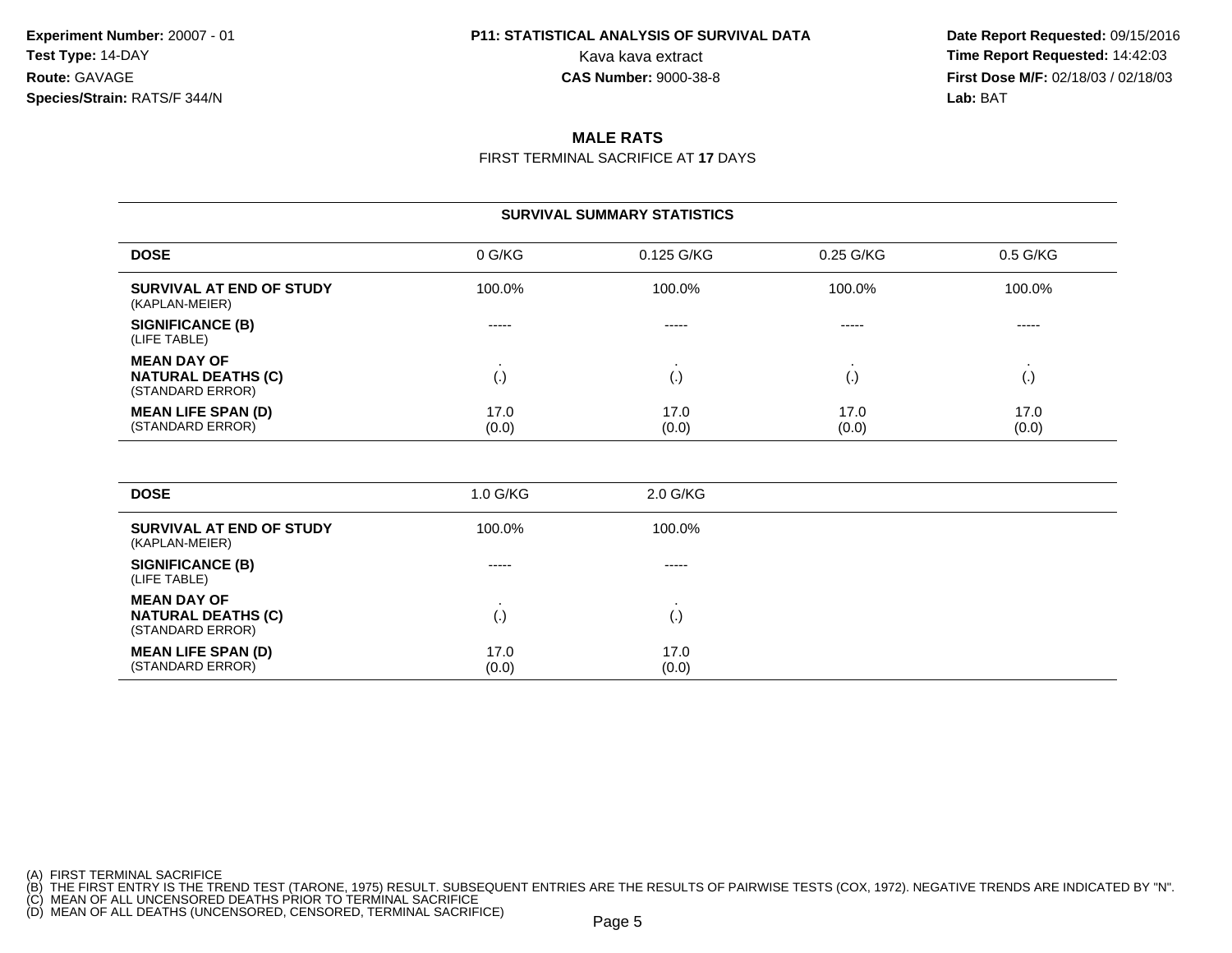**Date Report Requested:** 09/15/2016 Kava kava extract **Time Report Requested:** 14:42:03 **First Dose M/F:** 02/18/03 / 02/18/03<br>Lab: BAT **Lab:** BAT

### **FEMALE RATS**

FIRST TERMINAL SACRIFICE AT **17** DAYS

INDIVIDUAL SURVIVAL TIMES (DAYS)

| $DOSE = 0$ G/KG            |                     |                   |                   |
|----------------------------|---------------------|-------------------|-------------------|
| <b>TOTAL 5</b>             | UNCENSORED DEATHS 0 | CENSORED DEATHS 0 | <b>TERMINAL 5</b> |
| UNCENSORED DEATH DAYS      |                     |                   |                   |
| None                       |                     |                   |                   |
| <b>CENSORED DEATH DAYS</b> |                     |                   |                   |
| None                       |                     |                   |                   |
| $DOSE = 0.125$ G/KG        |                     |                   |                   |
| TOTAL <sub>5</sub>         | UNCENSORED DEATHS 0 | CENSORED DEATHS 0 | <b>TERMINAL 5</b> |
| UNCENSORED DEATH DAYS      |                     |                   |                   |
| None                       |                     |                   |                   |
| <b>CENSORED DEATH DAYS</b> |                     |                   |                   |
| None                       |                     |                   |                   |
| $DOSE = 0.25$ G/KG         |                     |                   |                   |
| <b>TOTAL 5</b>             | UNCENSORED DEATHS 0 | CENSORED DEATHS 0 | <b>TERMINAL 5</b> |
| UNCENSORED DEATH DAYS      |                     |                   |                   |
| None                       |                     |                   |                   |
| <b>CENSORED DEATH DAYS</b> |                     |                   |                   |
| None                       |                     |                   |                   |
| $DOSE = 0.5$ G/KG          |                     |                   |                   |
| <b>TOTAL 5</b>             | UNCENSORED DEATHS 0 | CENSORED DEATHS 0 | <b>TERMINAL 5</b> |
| UNCENSORED DEATH DAYS      |                     |                   |                   |
| None                       |                     |                   |                   |
| <b>CENSORED DEATH DAYS</b> |                     |                   |                   |
| None                       |                     |                   |                   |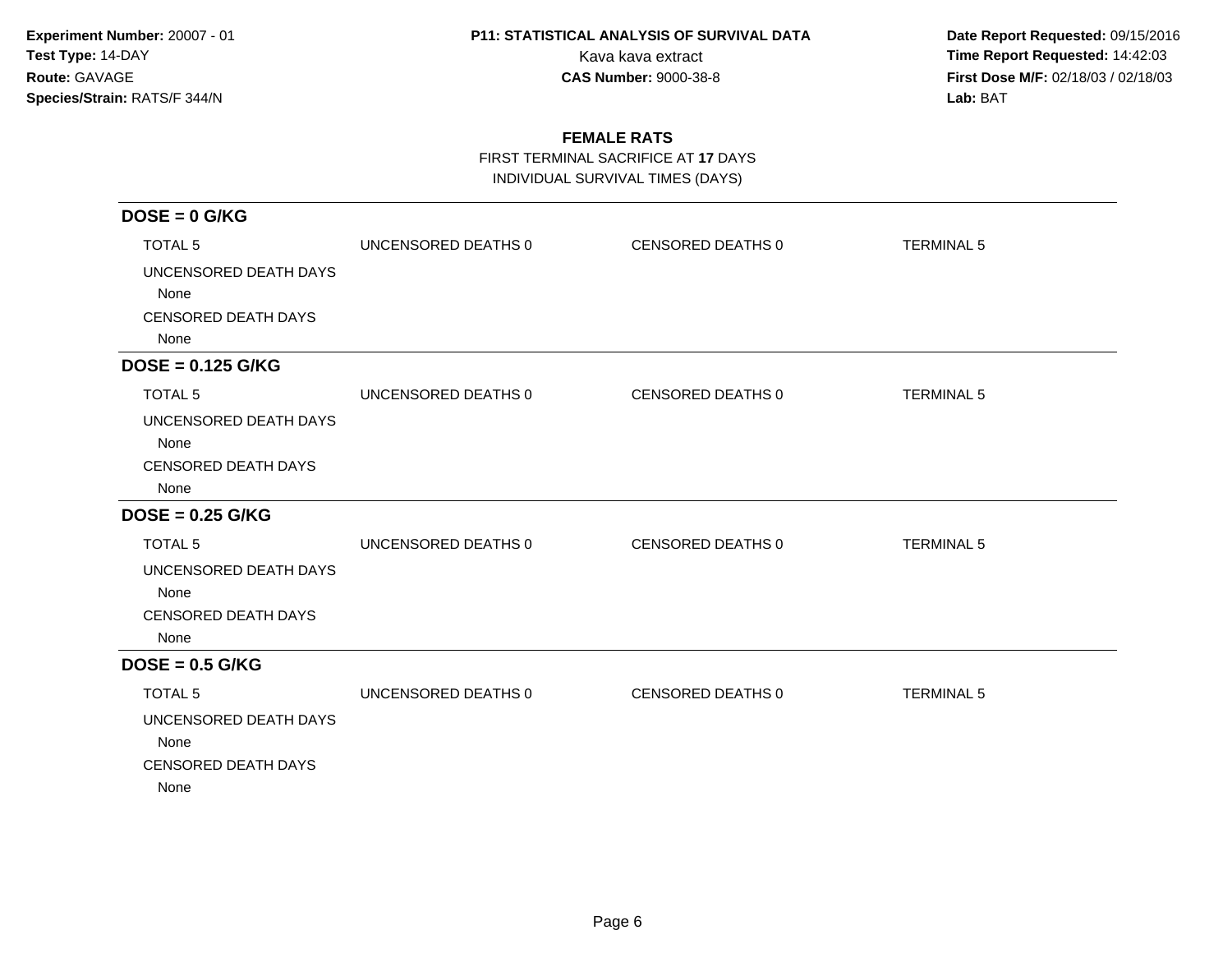**Date Report Requested:** 09/15/2016 Kava kava extract **Time Report Requested:** 14:42:03 **First Dose M/F:** 02/18/03 / 02/18/03<br>Lab: BAT **Lab:** BAT

### **FEMALE RATS**

 FIRST TERMINAL SACRIFICE AT **17** DAYSINDIVIDUAL SURVIVAL TIMES (DAYS)

| $DOSE = 1.0$ G/KG             |                            |                   |                   |
|-------------------------------|----------------------------|-------------------|-------------------|
| TOTAL <sub>5</sub>            | UNCENSORED DEATHS 0        | CENSORED DEATHS 0 | <b>TERMINAL 5</b> |
| UNCENSORED DEATH DAYS<br>None |                            |                   |                   |
| <b>CENSORED DEATH DAYS</b>    |                            |                   |                   |
| None                          |                            |                   |                   |
| $DOSE = 2.0$ G/KG             |                            |                   |                   |
| TOTAL <sub>5</sub>            | <b>UNCENSORED DEATHS 1</b> | CENSORED DEATHS 0 | <b>TERMINAL 4</b> |
| UNCENSORED DEATH DAYS         |                            |                   |                   |
| 3                             |                            |                   |                   |
| <b>CENSORED DEATH DAYS</b>    |                            |                   |                   |
| None                          |                            |                   |                   |
|                               |                            |                   |                   |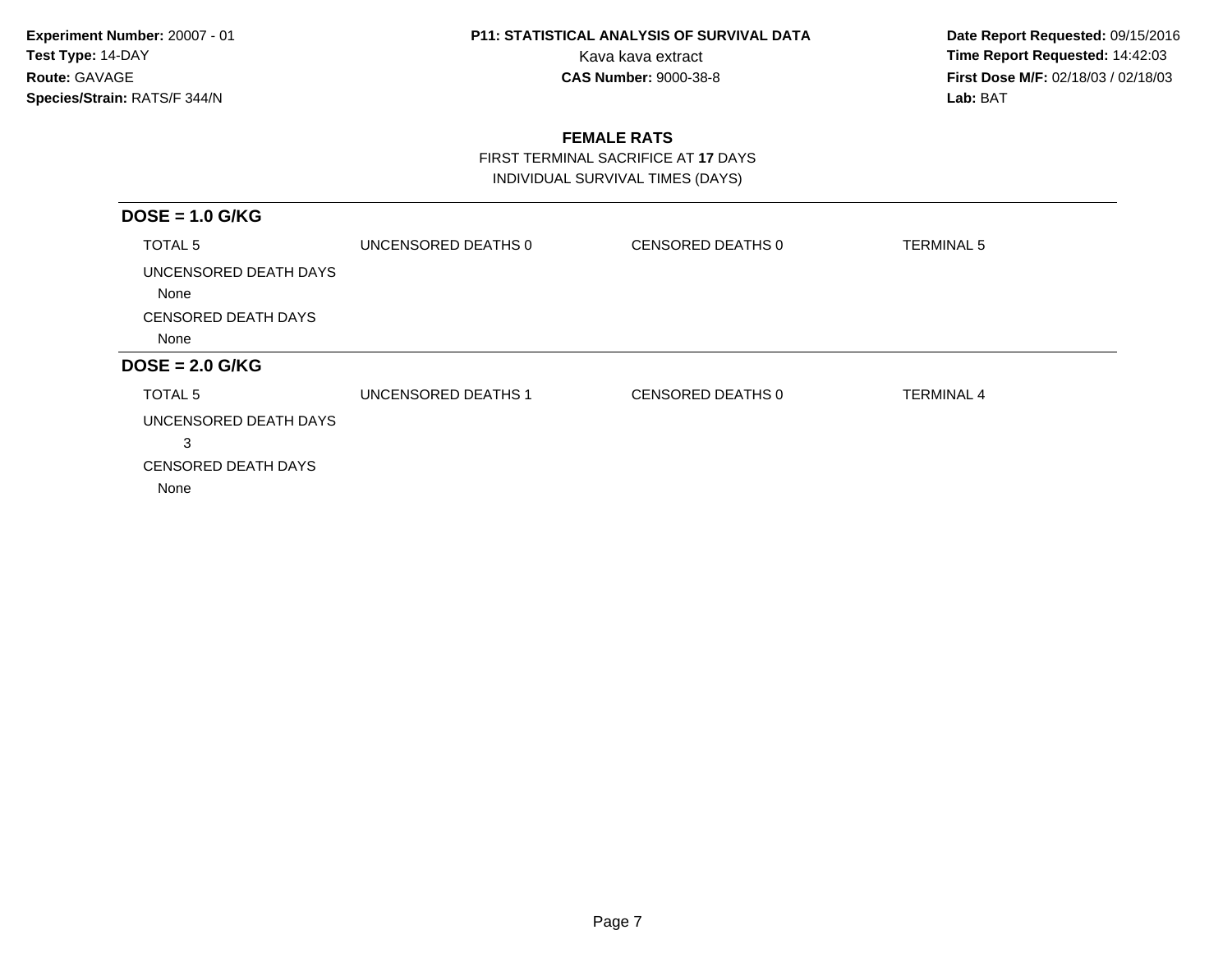### **P11: STATISTICAL ANALYSIS OF SURVIVAL DATA**

 **Date Report Requested:** 09/15/2016 Kava kava extract **Time Report Requested:** 14:42:03<br>**CAS Number:** 9000-38-8 **Time Report Requested:** 14:42:03 **First Dose M/F:** 02/18/03 / 02/18/03<br>**Lab:** BAT **Lab:** BAT

#### **FEMALE RATS**

FIRST TERMINAL SACRIFICE AT **17** DAYS

|                 |                |       |       |       | <b>KAPLAN-MEIER SURVIVAL PROBABILITY ESTIMATES (%)</b> |       |       |       |       |       |  |
|-----------------|----------------|-------|-------|-------|--------------------------------------------------------|-------|-------|-------|-------|-------|--|
| <b>DOSE</b>     |                |       |       |       | <b>TIME (DAYS)</b>                                     |       |       |       |       |       |  |
|                 | $\overline{2}$ | 4     | 6     | 8     | 10                                                     | 12    | 14    | 16    | 18    | 17(A) |  |
| 0 G/KG          | 100.0          | 100.0 | 100.0 | 100.0 | 100.0                                                  | 100.0 | 100.0 | 100.0 | 100.0 | 100.0 |  |
| 0.125 G/KG      | 100.0          | 100.0 | 100.0 | 100.0 | 100.0                                                  | 100.0 | 100.0 | 100.0 | 100.0 | 100.0 |  |
| 0.25 G/KG       | 100.0          | 100.0 | 100.0 | 100.0 | 100.0                                                  | 100.0 | 100.0 | 100.0 | 100.0 | 100.0 |  |
| 0.5 G/KG        | 100.0          | 100.0 | 100.0 | 100.0 | 100.0                                                  | 100.0 | 100.0 | 100.0 | 100.0 | 100.0 |  |
| <b>1.0 G/KG</b> | 100.0          | 100.0 | 100.0 | 100.0 | 100.0                                                  | 100.0 | 100.0 | 100.0 | 100.0 | 100.0 |  |
| 2.0 G/KG        | 100.0          | 80.0  | 80.0  | 80.0  | 80.0                                                   | 80.0  | 80.0  | 80.0  | 80.0  | 80.0  |  |

<sup>(</sup>A) FIRST TERMINAL SACRIFICE<br>(B) THE FIRST ENTRY IS THE TREND TEST (TARONE, 1975) RESULT. SUBSEQUENT ENTRIES ARE THE RESULTS OF PAIRWISE TESTS (COX, 1972). NEGATIVE TRENDS ARE INDICATED BY "N".<br>(C) MEAN OF ALL UNCENSORED D